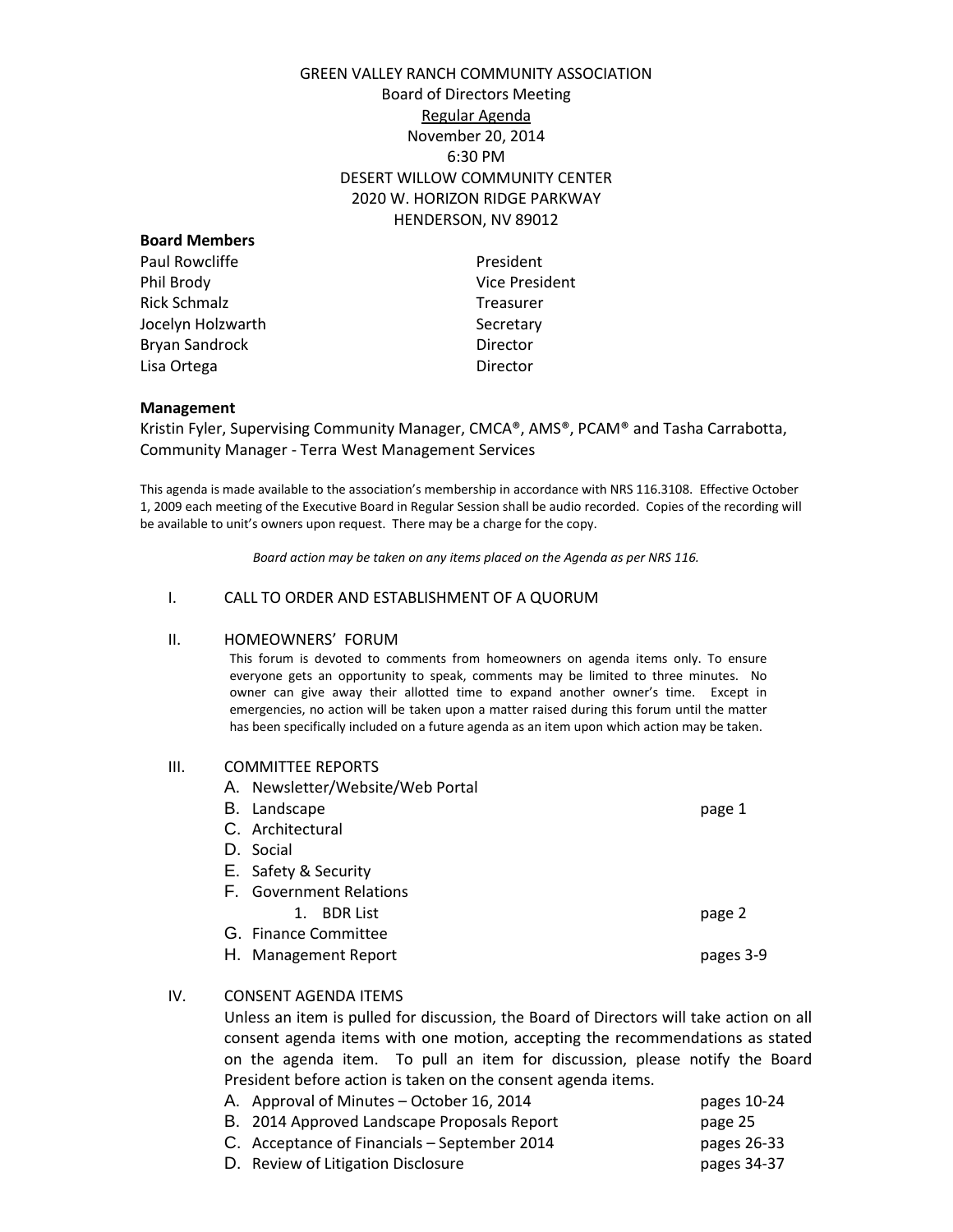- E. Next Meeting Election December 4, 2014
- F. Annual Calendar **F. Annual Calendar**
- G. Priorities/Goals **page 40** H. Reserve Expense Report **pages 41-43** I. 2014 Pending Reserve Projects page 44 J. 2015 Reserve Projects page 45
- V. FINANCIAL

A. Treasurers Report

# VI. UNFINISHED BUSINESS

- A. Workshops Motion/Discuss/Review to schedule workshops for collection policy, management RFP, Meeting Madness and new homeowner orientation (Management) –
	- 1. Management RFP
	- 2. Meeting Madness
	- 3. New Homeowner Orientation
- B. GIS Mapping- Motion/Discuss/Review of RFP for GIS mapping (Board)

pages 46-48

- 1. Not in the 2014 Budget when bids are open and if the board decides to continue it is to be paid out of Operating , it may be over budget
- 2. Revamped RFP to get more bids.
- C. Amnesty Program Motion/Discuss/Review to approve Amnesty Program and Letter provide by legal counsel(Sandrock) example the page 49-54
- D. Installation of lighting on the trail across from Friendship Park Motion/Discuss/Review to open bids and possible approval the installation of lighting on the trail across from Friendship Park (Board) page 55
	- 1. Come out of Operating not budget for
	- 2. NV Illumination \$55,010 pages 56-62
	- 3. ISG Base price \$24,540:Option A add \$4,970, Option B add \$13,510, Option C add \$22,890 pages 63-72
- E. Park furniture replacement Motion/Discuss/Review to approve of park furniture replacement (Management) pages 73-74
	- 1. This would come out of Reserves CID 1307.1706, 1307.1606, 1307.1106, 1307.1310, 1307.2007
	- 2. Park Pro Option 1 \$57,797.59, Option 2 \$60,027.13 pages 75-131
	- 3. Intertex Option 1 \$59,001, Option 2 \$63,430 pages 132-154
	- 4. RSI Option 1 \$188,328 Option 2 \$178,804.00 pages 155-162
	- 5. Green Living \$94,387.07 pages 163-169
- F. Website and Newsletter RFP Motion/Discuss/Review to approve the RFP for website and newsletter contract (Sandrock) pages 170-171
- G. Landscape Maintenance and Tree Maintenance Q&A Motion/Discuss/Review for a date after December  $4<sup>th</sup>$  for Q&A with the vendors (Board)
- H. Lighting at corner of Green Valley and Wingbrook Motion/Discuss/Review to open bids and possible approval of lighting of corner (Schmalz) page 172
	- 1. To be paid out of Reserves CID 1603.1027
- I. Survey of residents Motion/Discuss/Review to open sealed bids and possible approval of company for the survey of residents (Schmalz) page 173 1. To be paid out of Operating, not budgeted for
- J. Addendum to Intertex Proposal Motion/Discuss/Review to approve the changes to the Intertex Proposal per legal counsel (Legal) pages 174-178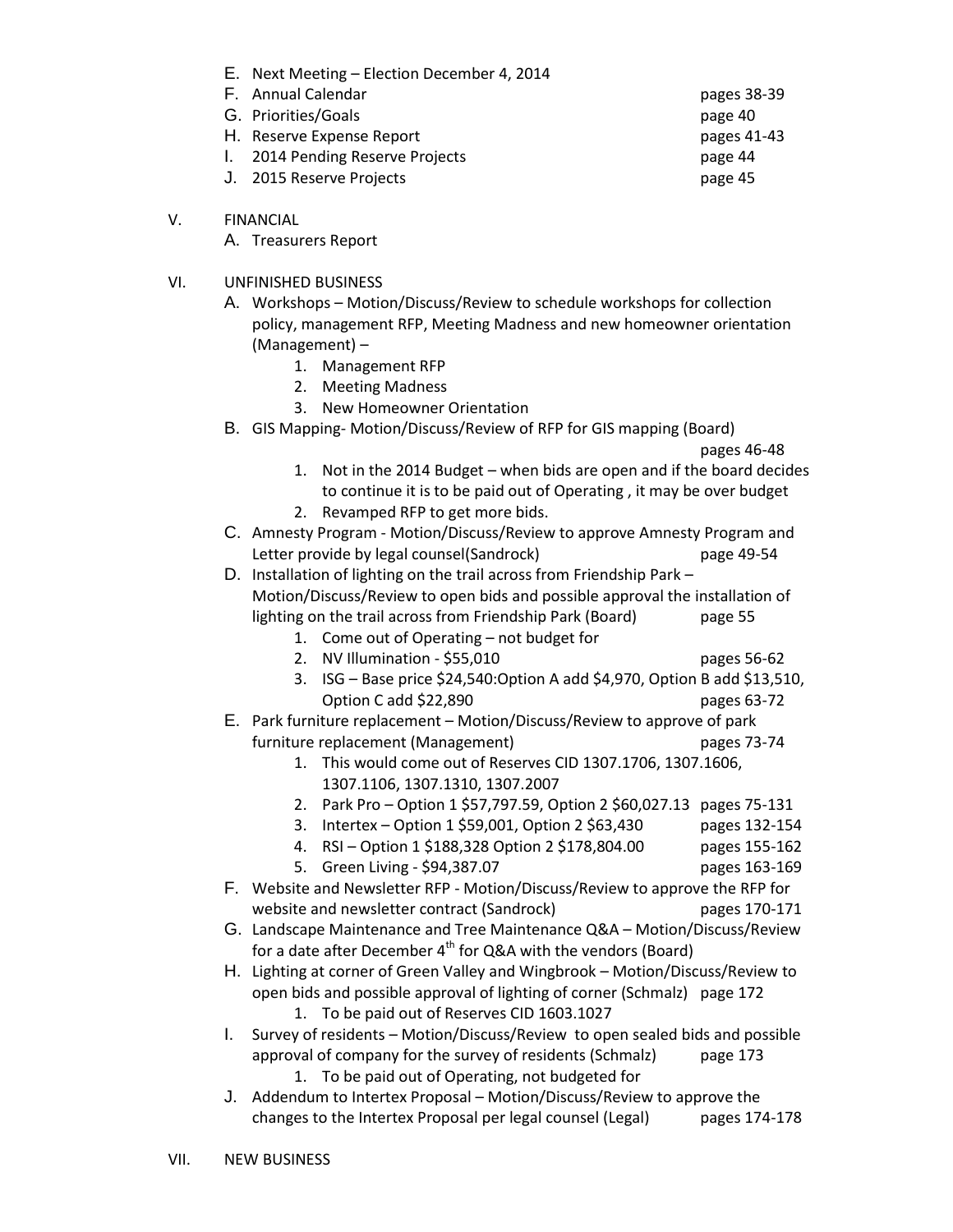- A. Appointment of Lori Rogues to the Social Committee Motion/Discuss/Review to appoint Lori Rogues to the Social Committee (Social Committee)
- B. Intertex Proposal/Repair wall damage/Kachina Mountain Motion/Discuss/Review the approval of Intertex proposal in the amount of \$3,320 (Management) pages 179-188
	- 1. To be paid out of reserves CID 208.1011
- C. Intertex Proposal/Remove and replace sinking concrete bench slab/Wingbrook Park – Motion/Discuss/Review to approve the Intertex proposal to remove and replace the concrete slab in the amount of \$750 (Management) pages 189-191 1. To be paid out of reserves CID 601.1013
- D. Sun City MacDonald Ranch meeting rooms for 2015 Motion/Discuss/Review to approve the contract for Sun City MacDonald Ranch for the meeting rooms (Management) pages 192-193
- E. Installing a safety component for the drop off at the Cozy Hill Park Motion/Discuss/Review to open bids and possible approve installation of a component (Management) page 194
	- 1. To be paid out of Operating, not budgeted for
	- 2. To be added to the next Reserve Study
- F. Make changes to Documents in regards to appointment Motion/Discuss/Review the possibility of making changes to the documents in regards to appointment (Sandrock) pages 195-196
	- 1. To be paid out of Operating, not budgeted for
- G. Jaramillo month to month contract increase Motion/Discuss/Review the approval/condition approval/denial of the Jaramillo month to month contract increase (Vendor) pages 197-199
- H. Terra West Management Services month to month contract increase Motion/Discuss/Review the approval/condition approval/denial of the Terra West Management Services month to month contract increase (Vendor)
	- pages 200-202
- I. Wall Repairs on Doe Run/Benji Motion/Discuss/Review to open bids and possibly approve to do repairs and paint of the walls between Doe Run and Benji(Management) page 203
- J. ARC Approval for Mystic Bay Color Scheme Motion/Discuss/Review the approval of the color scheme for Mystic Bay (Sub Association) pages 204-209 1. ARC will be reviewing on November 14, 2014
- K. City of Henderson Agreement in regards to curbs Motion/Discuss/Review the approve of the agreement with the City of Henderson in regards to curbs (Schmalz) pages 210-215
	- 1. To be paid out of Operating, not budgeted for

## VIII. INFORMATIONAL/UPDATES

- A. Asphalting the trail across from Friendship Park Update
- B. Return Mail
- C. Landscape Maintenance and Tree Maintenance
	- 1. Walk was November 14, 2014
	- 2.  $Q&A$  needs to be schedule after December  $4<sup>th</sup>$
	- 3. Bids are due for January's Board meeting
- D. Mailboxes Review the development management has done in regards to surveying the mailboxes and submitting work orders (Schmalz)
	- 1. Mailboxes have been photographed and location documented.
	- 2. Management has submitted over 55 work orders to USPS
- IX. HOMEOWNER LETTERS / REQUESTS